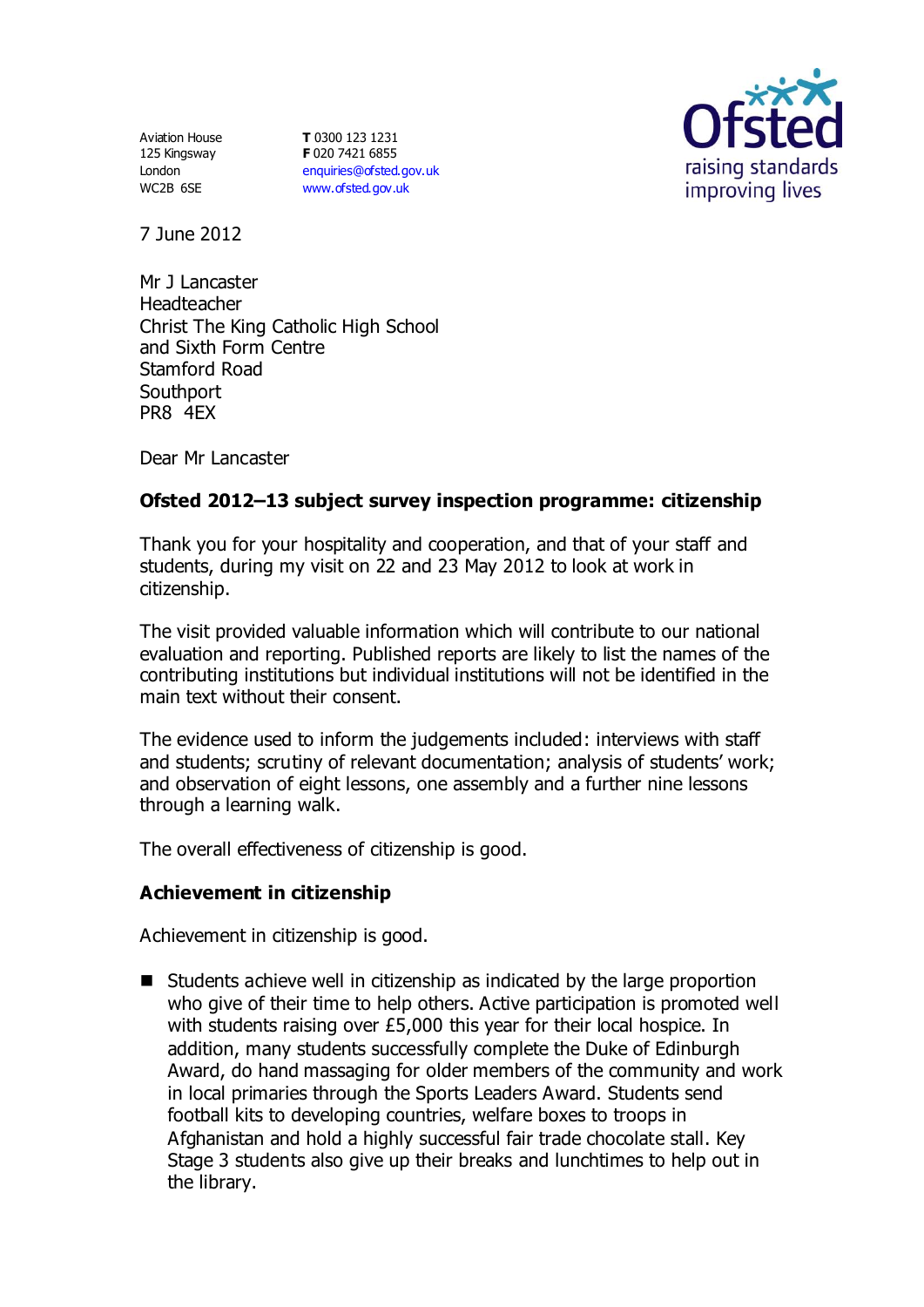- Students have good opportunities to experience different cultures through the many school trips to local cathedrals, synagogues and Lourdes. Every year, the sixth form hosts international students who say they feel very welcomed into the school.
- An effective school council feels their voice is heard by senior leaders. However, opportunities are missed to expand student voice activities, particularly in monitoring the quality of provision.
- Students' understanding of the range and content of citizenship is varied. This is due to historical issues around the teaching of the subject which have now been addressed. Students speak with confidence, however, about a range of topics including human rights, sustainability and democracy.

# **Quality of teaching in citizenship**

The quality of teaching in citizenship is good.

- $\blacksquare$  The quality of teaching in the subject is good. The best teaching is characterised by excellent subject knowledge, good pace and challenge, clear objectives and well-planned outcomes for all abilities. Skills of enquiry are promoted well through well-planned, staged tasks and questions. Students are very aware of the progress they are making because of the clearly understood assessment criteria.
- $\blacksquare$  In a Year 10 history lesson, students were highly engaged by a video clip showing Margaret Thatcher's first speech as she enters Downing Street as Prime Minister. Students responded to thought-provoking questions such as, 'Why is this event significant?' This style of open questioning promotes very astute and articulate responses.
- However, opportunities are missed to consistently challenge the most able students through extended periods of independent learning and to use assessment criteria explicitly at the beginning of lessons so that students can take more ownership of their own learning.
- When teaching is weaker, it is often because teachers do not have sufficient subject knowledge to allow all students to make good progress. Sometimes lessons are too teacher-directed and planning is insufficient to facilitate meaningful independent, higher order thinking. Learning is less stimulating and engaging, thus behaviour is passive.

## **Quality of the curriculum in citizenship**

The quality of the curriculum in citizenship is good.

- $\blacksquare$  The curriculum has recently been reviewed and the quality of provision has improved as a result. Citizenship is delivered through a range of subjects and a fortnightly 'guidance' lesson is taught in form groups.
- $\blacksquare$  Many students are positive about their learning in the subject. However, some students rightly commented that the quality of teaching is strongest through the cross-curricular delivery, where highly skilled teachers are confident with the full range and content. While some links are made